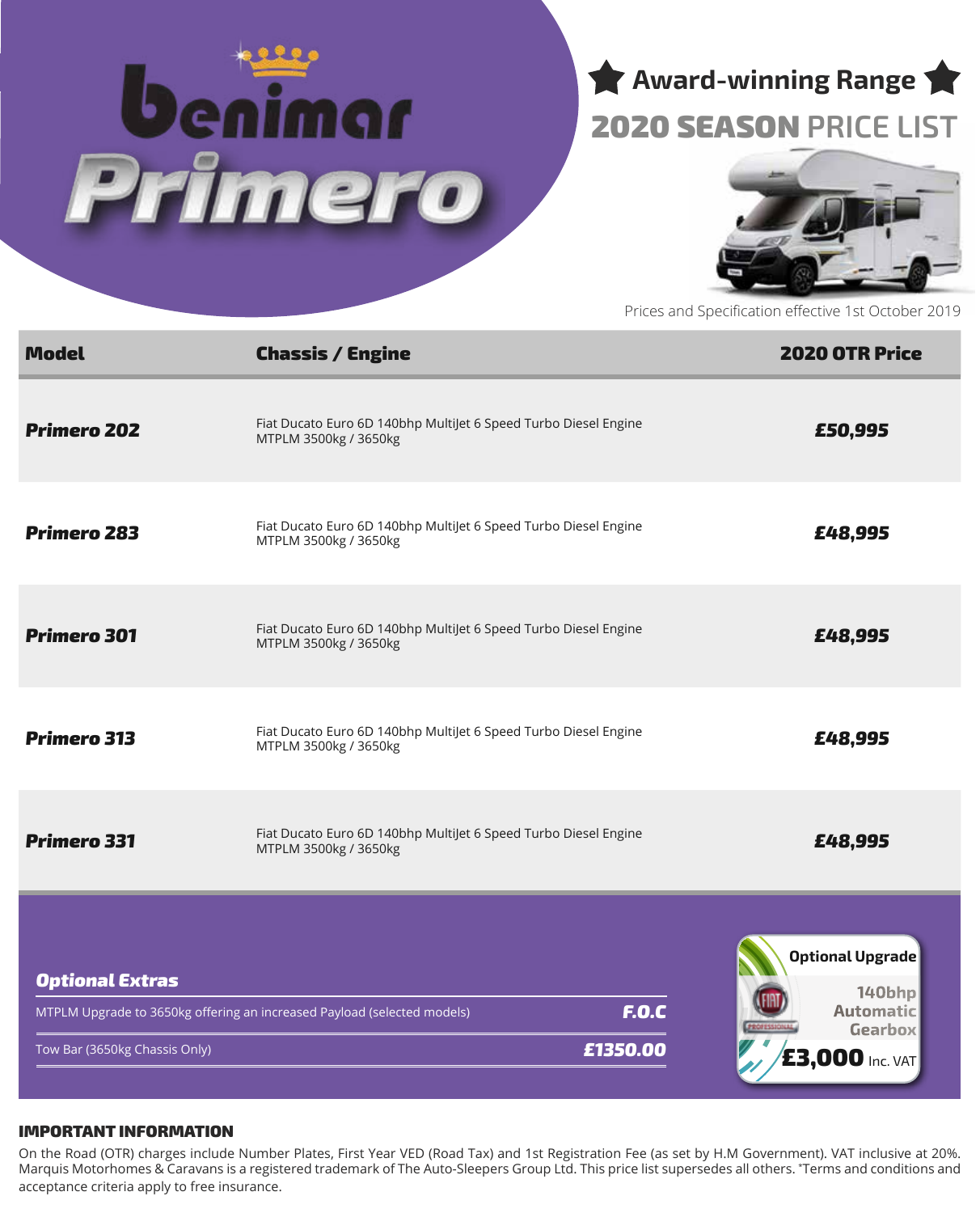# **2020 SEASON SPECIFICATION**

# **6. Change Your Lifestyle**  $\bigoplus_{6m}$  All models under  $\bigoplus_{c}$  NCC Approved &  $\bigoplus_{c}$  99% Wood Free  $\bigoplus_{c}$  1 Years Free  $\bigoplus_{c}$  1 Years Free

## Chassis Specification

- Fiat Ducato Euro 6D Chassis with 140bhp engine, 6 speed gearbox and an automatic gearbox available as an upgrade
- 2 year Fiat chassis warranty
- 90L Fuel tank

## Safety

- NCC approval and full UK specification
- Driver and passenger airbag
- Cruise control
- ABS and ESP
- Increased rear axle width 1980mm for better stability
- Remote central locking of cab doors and immobiliser
- Puncture repair kit Fix & Go
- Alloy wheels
- Electric windows
- Heated and electric wing mirrors
- Black front bumper

### Kitchen

- Metal drawer runners with soft closing system
- Dual fuel gas/electric hob with glass lid with oven
- Stainless steel sink with glass lid
- 80 litre fridge/freezer

# **All models under**

## Living Area

- Dometic Deluxe windows
- Marel ash and white style furniture
- Dometic Midi heki rooflights
- Multi positional space
- saving drop down beds, with removable aluminium ladder on selected models
- Secure positive catches on all furniture door with soft closing hinges
- Skyview rooflight in designated models
- Fixed table
- Cab curtains

## Comfort

- Air conditioning
- Key with Central locking
- Adjustable steering wheel
- On board computer
- Fully upholstered swivel seats with two armrests and height adjustment
- Door pockets and bottle holders
- 12V lighter socket and 1USB
- External awning light
- Cabin reading lights and USB charger (202 and 283)
- Electric drop down bed (on selective models)
- New Ginebra upholstery

#### **NCC Approved & Full UK Specification**

#### Body Construction

- Habitation door on UK side
- GRP and 99% wood free construction
- 25 mm XPS insulation on sidewalls
- 53 mm XPS insulation on floor & roof (202 and 283)
- 30 mm XPS insulation on floor & roof (301, 313 and 331)
- High impact, scratch resistant flooring
- 120 litre fresh water tank isolated and heated with level sensor
- 105 litre waste water tank with level sensor
- Three point seat belts to all forward-facing designated passenger seats
- High and low fixing points for optional rear mounted cycle rack
- Single key locking for habitation doors
- ABS lower moulded rear panel with integral lights
- High level brake light
- Colour coded side skirts
- Removable entrance mat
- High quality double glazed opening windows with night-latch ventilation
- Entrance door on UK Side
- Blinds for windows
- Gas bottle compartment • Gas regulator suitable
- for butane or propane
- Entrance light



**Insurance** 

- 2 x 220 sockets
- 2x 12V sockets
- Mains consumer unit with mains isolator
- Truma combi 6 kw working on gas and electric
- Isolation taps for gas appliances
- External LED awning light
- 16 amp battery charger
- 90 amp battery
- Smoke alarm
- $CO<sub>2</sub>$  alarm

### Audio System

- High level touch screen radio with bluetooth capabilities
- DAB Radio, USB input and MP3 player
- Media function controls on steering wheel
- External antenna

### Bathroom

- Thetford cassette toilet with electric flush and 18 litre wheeled holding tank
- Chrome finish brass mixer taps and shower head
- Rooflight with flyscreen
- Towel holder
- Washbasin with single door cupboard below
- Fully separate shower
- Bathroom accessories

99% Wood-Free Construction

# Warranty



For full warranty details please visit:

# **www.marquisleisure.co.uk/warranty**

**99% Wood Free Construction**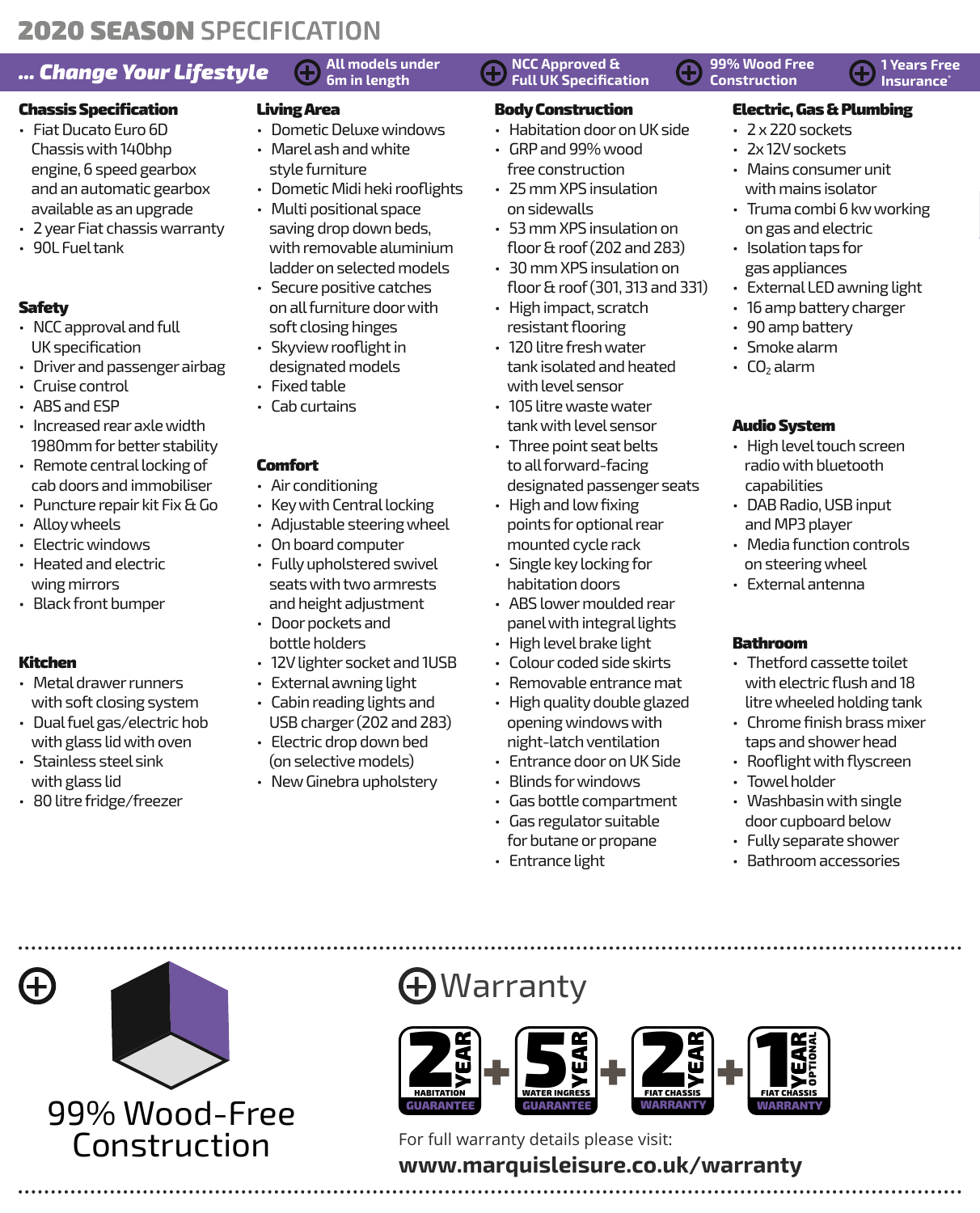|                                                   | <b>Primero 202</b>                   |                | <b>Primero 283</b>                   |        |  |  |
|---------------------------------------------------|--------------------------------------|----------------|--------------------------------------|--------|--|--|
| <b>Primero</b>                                    |                                      |                | W                                    |        |  |  |
| Fiat MultiJet Diesel Euro 6D Engine               | 140bhp Manual                        |                | 140bhp Manual                        |        |  |  |
| Designated Passenger Seats                        |                                      | $\overline{4}$ | $\overline{4}$                       |        |  |  |
| Berths (Sleeping Positions)                       |                                      | $\overline{4}$ | 3                                    |        |  |  |
| Overall Length                                    | 5.99m / 19'6"                        |                | 5.99m / 19'6"                        |        |  |  |
| Overall Width (Mirrors Folded)                    | 2.30m / 7'6"                         |                | 2.30m / 7'6"                         |        |  |  |
| Overall Height (Exc TV Aerial)                    | 2.89m / 9'5"                         |                | 2.89m / 9'5"                         |        |  |  |
| MTPLM (A)                                         | 3500kg                               | 3650kg         | 3500kg                               | 3650kg |  |  |
| Mass in Running Order (B)                         | 2870kg                               |                | 2810kg                               |        |  |  |
| Maximum User Payload (A-B)                        | 630kg                                | 780kg          | 690kg                                | 840kg  |  |  |
| Unladen Weight                                    | 2710kg                               |                | 2650kg                               |        |  |  |
| Maximum Trailer Weight                            | 2000kg                               | 1400kg         | 2000kg                               | 1400kg |  |  |
| Gross Train Weight                                | 5500kg                               | 5050kg         | 5500kg                               | 5050kg |  |  |
| Rear Garage Aperture Dimensions (mm) <sup>#</sup> | 1900/830(h) x 535(w) x 380/945(d)    |                | 1600(h) x 1370(w) x 1500(d)          |        |  |  |
| <b>Bed Sizes</b>                                  |                                      |                |                                      |        |  |  |
| Hinged Roof Bed                                   | Double 1400mm x 1900mm / 4'6" x 6'2" |                | N/A                                  |        |  |  |
| Front Lounge Bed                                  | Double 1200mm x 2100mm / 3'9" x 6'9" |                | Single 1500mm x 600mm / 4'9" x 1'9"  |        |  |  |
| Fixed Rear Bed                                    |                                      | N/A            | Double 1250mm x 2100mm / 3'9" x 6'9" |        |  |  |

#### IMPORTANT INFORMATION

Data & accuracy: The contents of this publication are as accurate as possible at the time of going to press (Oct 2019), but this brochure should not be regarded as an infallible guide to current specifications, nor does it constitute an offer for the sale of any particular vehicle. Details of performance, dimensions and weights are subject to minor deviations within manufacturer tolerance limits (max +/- 5%).

Note 1: The Mass In Running Order (MIRO) - Weight of the Motorhome equipped to the manufacturer's standard specification including essential habitational equipment.

Note 2: Maximum User Payload includes Personal Effects Payload, conventional load and the Optional Equipment Payload.

Note 3: Maximum Technically Permissible Laden Mass (MTPLM) - The technical maximum permissible laden weight of the Motorhome.

Note 4: Please ensure that you've allowed for the masses of all items you intend to carry in the Motorhome.

Note 5: All data is calculated using metric weights and measurements. The imperial figures quoted are conversions thereof. All dimensions have a tolerance of +/- 25mm.

Note 6: Your Motorhome weights have been calculated with all water tanks empty and you are recommend to travel with all water tanks empty.

Note 7: Warning - Under no circumstances should the plated MTPLM of the Motorhome be exceeded.

Note 8: Heights are measured on an unladen vehicle with the aerial in the lowest position.

Note 9: Bed sizes have been rounded to the nearest inch.

Note 10: The maximum weight capacity for an electric drop down bed is 250kg, fixed rear beds have a limit of 250kg, overcab beds are 250kg and bunk beds 100kg.

Note 11: The optional Automatic gearbox on the Fiat Chassis will increase the MIRO and therefore reduce the user payload by the same amount.

# Dimensions quoted are "aperture" height and width and interior garage dimensions may vary.